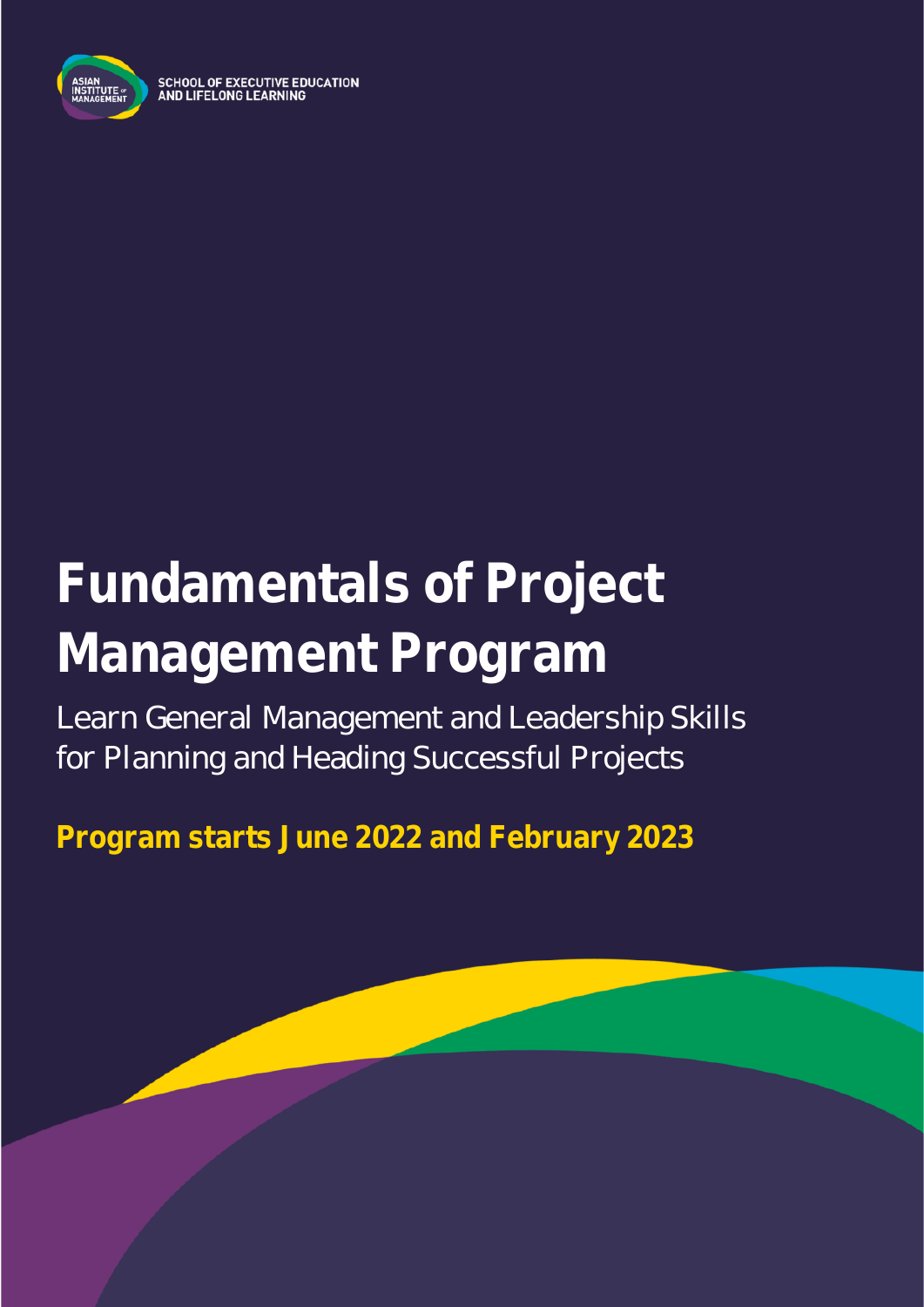

## **Fundamentals of Project Management Program**

Learn general management and leadership skills for planning and heading successful projects

Planning and leading projects is a critical skill which all managers need as more organizations use projects to implement change and innovation to get ahead of the competition or at least stay in the game. Project management competency is no longer optional and is essential for all organizations and its leaders.

#### **PROGRAM OBJECTIVES**

- Understand why business success depends on projects and what makes projects successful
- Discuss the triple constraints and other ways to measure project success
- Discuss the five project management process groups
- Discuss the ten knowledge areas of project management
- Learn key project planning concepts and tools such as the project charter, stakeholder analysis, scope definition and work breakdown structure, project scheduling, project cost estimating, quality planning, human resource planning, team development, communications planning, and risk analysis.
- Discuss Earned Value Analysis as a tool for evaluating project performance
- Discuss the role of a project management office

#### **WHAT YOU WILL LEARN**

- Project Management Overview, Project Initiation and Developing a Project Charter
- Project Scope Management: Work Breakdown Structure/Managing Scope Creep
- Project Schedule Management and Critical Path and Schedule Development
- Project Resource Management and Project Leadership
- Project Cost Management: Estimating Costs and Earned Value
- Project Quality Management
- Project Risk Management
- Project Stakeholder Management and Project Communications Management
- Project or Phase Closing Project Integration Management
- Role and Responsibilities of a Project Management Office

#### **KEY BENEFITS**

- This ten-day program is designed to help managers:
	- Learn about the project management process groups and knowledge areas and best practices that are applicable to large and small projects
	- Learn general management and leadership skills that can help them plan and lead successful projects

#### **WHO SHOULD ATTEND**

The course is recommended for Mid-Level and Senior-Level Managers who are assigned to introduce strategic change or major change in their organizations. It is also recommended for those who will be assigned to manage projects in the next 3 to 6 months. Those who have not previously attended project management training will learn about the practical application of key project management concepts and tools.

#### **OVERVIEW PROGRAM SCHEDULE**

June 14,16,21,23,28,30, July 5, 7, 12, 14, 2022 (PM) TTH

1:30 PM to 5:00 PM (GMT+08) on all dates

February 7, 9, 14 ,16 , 21, 23, 28, March 2, 7, 10 2023 (AM) TTH

8:30 AM to 12:30 PM (GMT+08) on all dates

**PROGRAM FORMAT** Delivered online via live virtual interactive sessions in Zoom

**PROGRAM FEE** PHP 50,000.00 or USD 1,000.00 \*USD 1 = PHP 50.00

Let us know if you are interested to avail of early bird/group discount or discuss payment terms.

#### **YOUR PROGRAM FACULTY**



**Raul P. Rodriguez, PhD** Retired Clinical Professor, Leadership Academic Program Director, Executive Master in Business Administration Asian Institute of Management

To find out how you can participate, contact us at **SEELL@aim.edu** or visit<https://go.aim.edu/seellinquiries>



#### **FOR INQUIRIES:**

School of Executive Education and Lifelong Learning, Asian Institute of Management Eugenio Lopez Foundation Building, Joseph R. McMicking Campus 123 Paseo de Roxas, Makati City Philippines 1229 [SEELL@aim.edu](mailto:SEELL@aim.edu) | +632 8892 4011 | www.aim.edu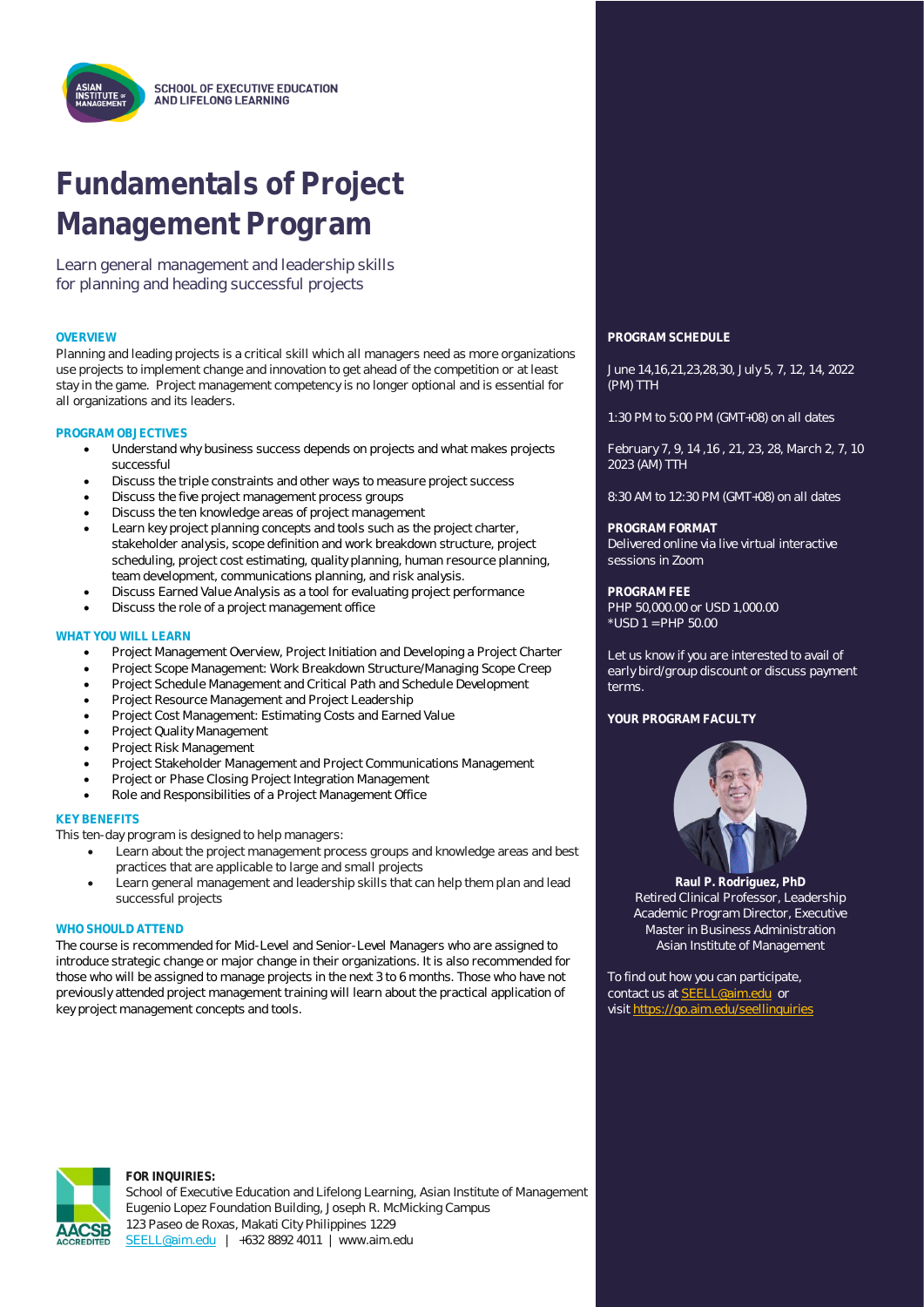

### **Your Program Faculty**



**Raul P. Rodriguez, PhD** Retired Clinical Professor, Leadership Academic Program Director Executive Master in Business Administration Asian Institute of Management

Prof. Raul P. Rodriguez is a Clinical Professor and Academic Program Director for the Executive Master in Business Administration. He has a PhD in Leadership Studies and a Bachelor of Science in Management Engineering from Ateneo de Manila University. His expertise lies in Leadership, Management, Enterprise IT Management and Organizational Development. He has been in academe as Lecturer in the Ateneo John Gokongwei School of Management, Ateneo School of Medicine and Public Health, and Enderun Colleges. He has held executive positions in various companies including Maynilad Water, SPI Technologies, ABS-CBN, Colgate-Palmolive Phil., and National Steel Corporation.



**Francisco C. Castillo** Adjunct Faculty Asian Institute of Management

Francisco C. Castillo, Ph.D., PMP, PfMP is part of the Adjunct Faculty of the Institute. He is affiliated with Maynilad Water Services, Inc. as Sr. Vice President and Chief Information Officer and worked previously for a multinational technology consulting company as Managing Consultant for the Asia-Pacific, for Phinma as Assistant to the Sr. Executive Vice President, and for Universität Politecnica de Catalunya as Associate Director. He was recognized as the ASEAN CIO of the Year in 2013 and 2016.



**Severino M. Manangu** Adjunct Faculty Asian Institute of Management

Severino "Rino" Manangu has forty years of professional experience in information technology (IT) and management consulting, and accounting/ auditing. He is currently a Partner with Endriga, Manangu & Associates - CPAs, Tax and Management Consultants. He held leadership roles with SGV & Co. (the largest auditing firm in the Philippines), systems integration firm Andersen Consulting (now Accenture), and IT and management consulting firm James Martin & Co. (later renamed Headstrong).



**FOR INQUIRIES:** School of Executive Education and Lifelong Learning, Asian Institute of Management Eugenio Lopez Foundation Building, Joseph R. McMicking Campus 123 Paseo de Roxas, Makati City Philippines 1229 [SEELL@aim.edu](mailto:SEELL@aim.edu) | +632 8892 4011 | www.aim.edu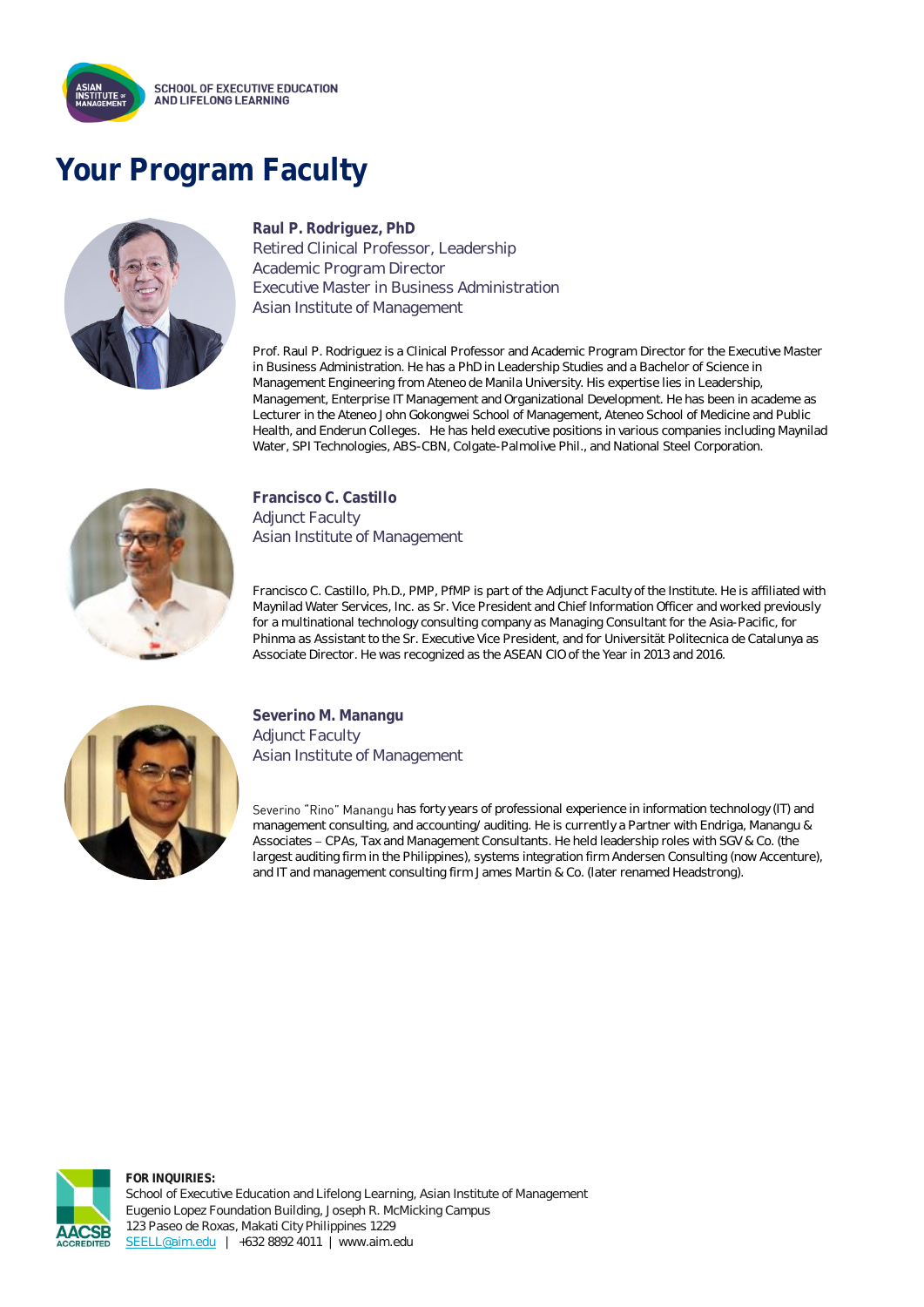

**SCHOOL OF EXECUTIVE EDUCATION** AND LIFELONG LEARNING



### **Maria Eulalia M. Herrera** Clinical Professor, Leadership Asian Institute of Management

Prof. Maria Eulalia M. Herrera is a Clinical Professor at the Institute. She holds a Master of Arts in Learning Disabilities at the Northwestern University, USA. She also has a Bachelor of Arts in Behavioral Science at the De La Salle University Philippines. Her expertise lies in Human Resource Management. She was previously the Human Resources Manager at San Miguel Corporation and was formerly the Senior Vice President for Human Resources in Citigroup.



### **Harini Chari** Clinical Professor, Leadership Asian Institute of Management

Prof. Harini Chari is a brand and communications strategist by education and a people developer by passion. She energizes and aligns brands of leaders, professionals, and entrepreneurs such that they connect the dots and present themselves in a compelling manner on paper, online and offline. With two decades of experience across Asia, US, and Europe, Harini has led the brand strategy for organizations such as Amcham- Finland, National Council of Social Service- Singapore and strategic planning for brands like L'Oréal, Nestle and Tiffany's at McCann Erickson. She is a career brand coach and change consultant at Lee Hecht Harrison, Singapore. Harini has featured in both, Singapore & Swedish television news channels. Harini has a master's in advertising from Michigan State University and is a REACH (Pioneer Institute in Personal Branding, USA) certified Personal Branding, 360-degree branding strategist.



#### **Erlene B. Palacpac** Asian Institute of Management

Ms. Erlene B. Palacpac is a Business Administration and Accountancy graduate from the University of the Philippines in Diliman, a Certified Public Accountant and a Certified SAP software Consultant. Her Project Management experience comes from her work as a Senior Manager at SGV & Co and Accenture Inc., as Vice President for Consulting and Client Services at Jupiter Systems Inc., as Freelance Consultant for the past 15 years of her own FBP Management Consultancy and as Managing Director at 5e-Consulting Corporation since 2018. She has Teaching experience as Information Technology Instructor at the University of the East and University of the Philippines in Diliman and as Online Core Business Module Instructor for e-Commerce and Financial Management with Entrepinoy Volunteers Foundation Inc. She has managed information technology-related projects in multiple industries Consumer Products, Manufacturing, Oil Refining and Distribution, Retail, Entertainment, Telecommunications, Construction and Real Estate.



**FOR INQUIRIES:** School of Executive Education and Lifelong Learning, Asian Institute of Management Eugenio Lopez Foundation Building, Joseph R. McMicking Campus 123 Paseo de Roxas, Makati City Philippines 1229 [SEELL@aim.edu](mailto:SEELL@aim.edu) | +632 8892 4011 | www.aim.edu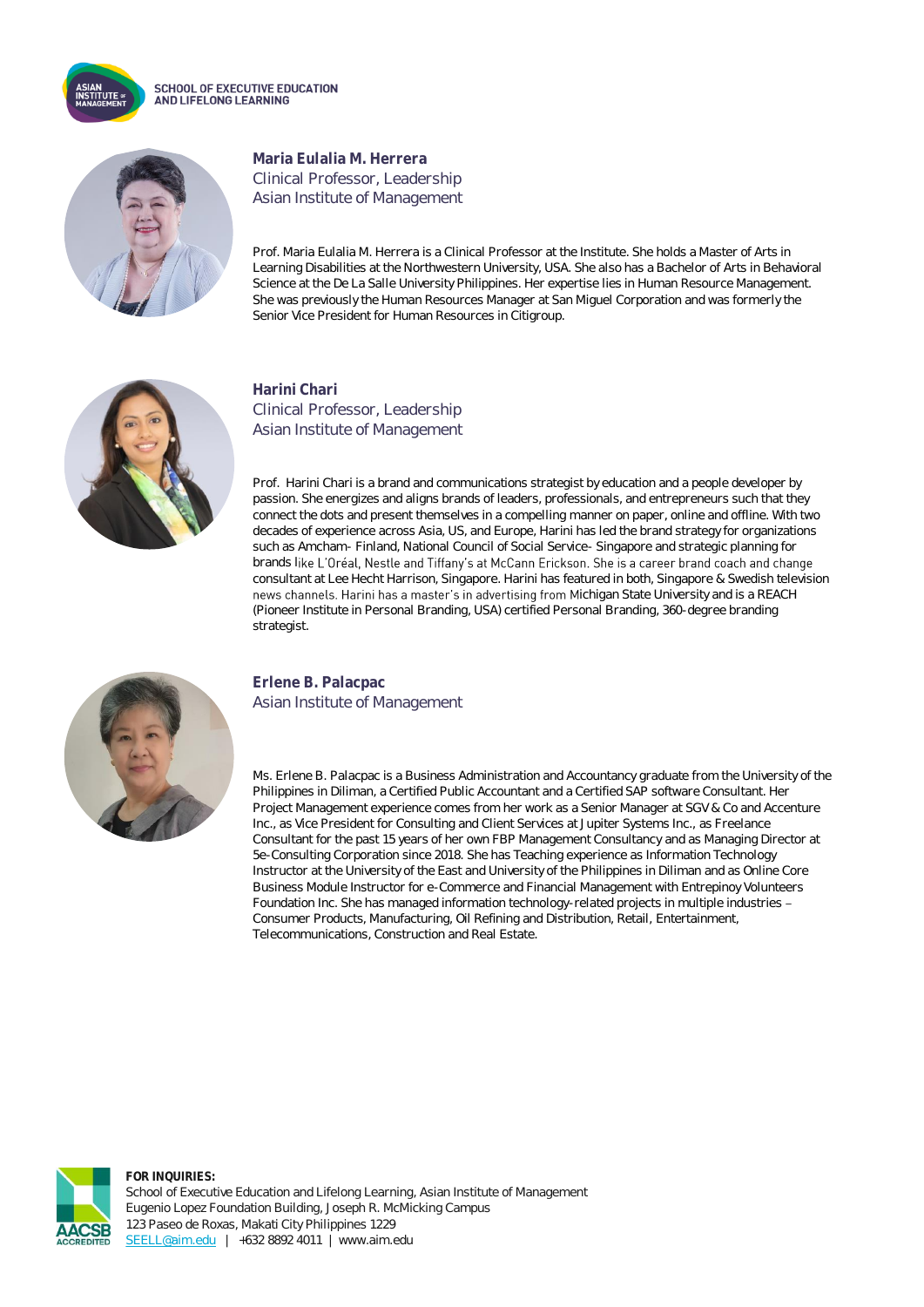

**SCHOOL OF EXECUTIVE EDUCATION** AND LIFELONG LEARNING



**Leticia B. Chan** Asian Institute of Management

Leticia B. Chan, CPA, PMP has over thirty years of information technology (IT) and management consulting professional experience, leading major systems integration and management consulting engagements. Her professional consulting experience covered information technology strategy planning, program and project management, systems design and implementation as well as business process design. She held leadership roles in SGV & Co. (a leading auditing and consulting firm in the Philippines) and Accenture (formerly Andersen Consulting). She holds a Master in Business Administration (MBA) from the University of the Philippines.



**FOR INQUIRIES:** School of Executive Education and Lifelong Learning, Asian Institute of Management Eugenio Lopez Foundation Building, Joseph R. McMicking Campus 123 Paseo de Roxas, Makati City Philippines 1229 [SEELL@aim.edu](mailto:SEELL@aim.edu) | +632 8892 4011 | www.aim.edu